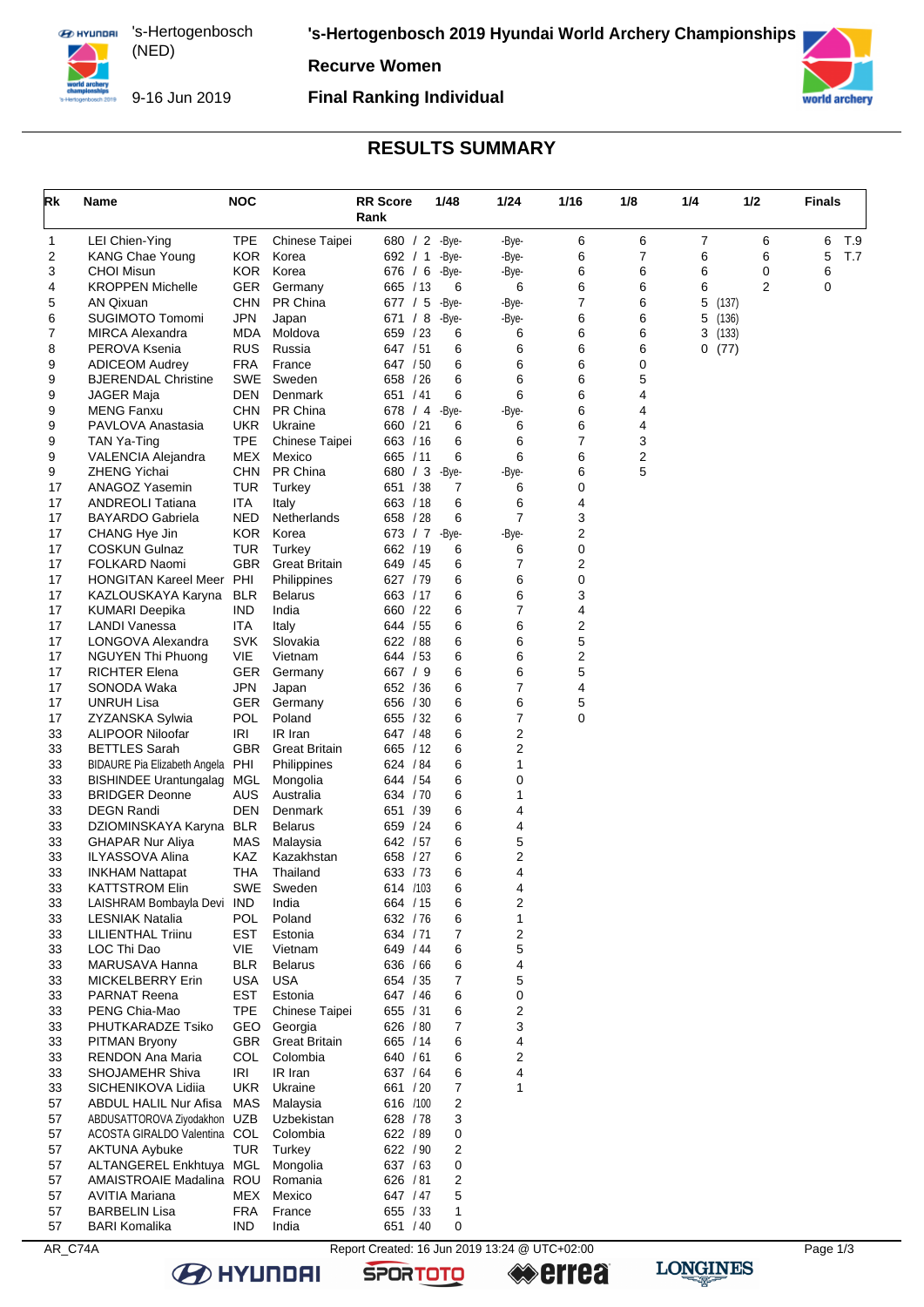**EX HYUNDAI** 's-Hertogenbosch (NED) 

**'s-Hertogenbosch 2019 Hyundai World Archery Championships**

**Recurve Women**



9-16 Jun 2019

### **Final Ranking Individual**



## **RESULTS SUMMARY**

| Rk         | Name                                                | <b>NOC</b>               |                                        | <b>RR Score</b>      | 1/48   | 1/24 | 1/16 | 1/8 | 1/4 | 1/2 | <b>Finals</b> |
|------------|-----------------------------------------------------|--------------------------|----------------------------------------|----------------------|--------|------|------|-----|-----|-----|---------------|
|            |                                                     |                          |                                        | Rank                 |        |      |      |     |     |     |               |
| 57         | <b>BASSI</b> Isabella                               | CHI                      | Chile                                  | 619 / 95             | 0      |      |      |     |     |     |               |
| 57         | <b>BOARI Lucilla</b><br><b>CANALES Elia</b>         | <b>ITA</b><br><b>ESP</b> | Italy                                  | 650 / 42<br>623 / 86 | 3<br>4 |      |      |     |     |     |               |
| 57<br>57   | DO THI ANH Nguyet                                   | VIE                      | Spain<br>Vietnam                       | 636 / 67             | 4      |      |      |     |     |     |               |
| 57         | DOS SANTOS Ane Marcelle                             | <b>BRA</b>               | <b>Brazil</b>                          | 641 / 58             | 2      |      |      |     |     |     |               |
| 57         | <b>GALISTEO Monica</b>                              | <b>ESP</b>               | Spain                                  | 645 / 52             | 0      |      |      |     |     |     |               |
| 57         | GANBOLD Uyanga                                      | MGL                      | Mongolia                               | 617 / 97             | 2      |      |      |     |     |     |               |
| 57         | <b>GAUBIL Melanie</b>                               | <b>FRA</b>               | France                                 | 654 / 34             | 2      |      |      |     |     |     |               |
| 57         | <b>HILLESTAD Katrine</b>                            | NOR.                     | Norway                                 | 619 / 96             | 5      |      |      |     |     |     |               |
| 57<br>57   | <b>HODGSON Olivia</b><br><b>HOURTOU Marlyse</b>     | <b>NZL</b><br><b>CHA</b> | New Zealand<br>Chad                    | 616 / 99<br>623 / 87 | 0<br>2 |      |      |     |     |     |               |
| 57         | <b>IGIBAYEVA Gaukhar</b>                            | KAZ                      | Kazakhstan                             | 622 / 91             | 0      |      |      |     |     |     |               |
| 57         | <b>JANGNAS Erika</b>                                | SWE                      | Sweden                                 | 615 /101             | 0      |      |      |     |     |     |               |
| 57         | <b>KAUFHOLD Casey</b>                               | USA                      | <b>USA</b>                             | 647 / 49             | 2      |      |      |     |     |     |               |
| 57         | <b>KOVACIC Tihana</b>                               | <b>CRO</b>               | Croatia                                | 636 / 65             | 0      |      |      |     |     |     |               |
| 57         | <b>KUBARA Chinatsu</b>                              | <b>JPN</b>               | Japan                                  | 641 / 59             | 4      |      |      |     |     |     |               |
| 57         | <b>KUOPPA Taru</b>                                  | <b>FIN</b>               | Finland                                | 621 / 92             | 2      |      |      |     |     |     |               |
| 57<br>57   | <b>KUSHNIRUK Olena</b><br>LESTARI Linda             | <b>BEL</b><br><b>INA</b> | Belgium<br>Indonesia                   | 621 / 93<br>634 / 72 | 3<br>4 |      |      |     |     |     |               |
| 57         | LOKE Shin Hui                                       | MAS                      | Malaysia                               | 613 /104             | 0      |      |      |     |     |     |               |
| 57         | <b>LORIG Khatuna</b>                                | <b>USA</b>               | <b>USA</b>                             | 658 / 25             | 5      |      |      |     |     |     |               |
| 57         | <b>MARCHENKO Veronika</b>                           | UKR                      | Ukraine                                | 652 / 37             | 4      |      |      |     |     |     |               |
| 57         | <b>MARIN Alicia</b>                                 | <b>ESP</b>               | Spain                                  | 656 / 29             | 5      |      |      |     |     |     |               |
| 57         | <b>MIKLOS Beatrice</b>                              | ROU                      | Romania                                | 634 / 69             | 0      |      |      |     |     |     |               |
| 57         | MOUSIKOU Elena                                      | <b>CYP</b>               | Cyprus                                 | 621 / 94             | 4      |      |      |     |     |     |               |
| 57<br>57   | <b>NEMATI Zahra</b><br>NURMSALU Laura               | IRI<br><b>EST</b>        | IR Iran<br>Estonia                     | 617 / 98<br>632 / 75 | 0<br>1 |      |      |     |     |     |               |
| 57         | <b>OSIPOVA Elena</b>                                | <b>RUS</b>               | Russia                                 | 649 / 43             | 2      |      |      |     |     |     |               |
| 57         | PELLECER Cinthya                                    | <b>GUA</b>               | Guatemala                              | 641 / 60             | 4      |      |      |     |     |     |               |
| 57         | PHUTDEE Waraporn                                    | <b>THA</b>               | Thailand                               | 639 / 62             | 5      |      |      |     |     |     |               |
| 57         | PSARRA Evangelia                                    | GRE                      | Greece                                 | 615 /102             | 2      |      |      |     |     |     |               |
| 57         | RAMAZANOVA Yaylagul                                 | AZE                      | Azerbaijan                             | 624 / 83             | 0      |      |      |     |     |     |               |
| 57         | <b>RAY Beauty</b>                                   | BAN                      | Bangladesh                             | 635 / 68             | 5      |      |      |     |     |     |               |
| 57<br>57   | ROMAN Aida<br>STEPANOVA Inna                        | MEX<br><b>RUS</b>        | Mexico<br>Russia                       | 644 / 56<br>667 / 10 | 4<br>5 |      |      |     |     |     |               |
| 57         | <b>STRAKA Elisabeth</b>                             | AUT                      | Austria                                | 632 / 74             | 0      |      |      |     |     |     |               |
| 57         | <b>UMER Ana</b>                                     | <b>SLO</b>               | Slovenia                               | 630 / 77             | 4      |      |      |     |     |     |               |
| 57         | <b>VISSER Sietske</b>                               | NED                      | Netherlands                            | 623 / 85             | 0      |      |      |     |     |     |               |
| 57         | <b>WU Sze Yan</b>                                   | <b>HKG</b>               | Hong Kong, China                       | 625 / 82             | 0      |      |      |     |     |     |               |
| 105        | <b>GKORILA Anatoli Martha GRE</b>                   |                          | Greece                                 | 613 /105             |        |      |      |     |     |     |               |
| 106        | <b>CHENIER Virginie</b>                             | CAN                      | Canada                                 | 613 /106             |        |      |      |     |     |     |               |
| 107<br>108 | PAULINO DOS SANTOS Graziela BRA<br>HORACKOVA Marie  | CZE                      | <b>Brazil</b><br><b>Czech Republic</b> | 613 /107<br>612 /108 |        |      |      |     |     |     |               |
| 109        | SEPULVEDA Maira                                     | COL                      | Colombia                               | 612 /109             |        |      |      |     |     |     |               |
| 110        | TIMINSKIENE Inga                                    | LTU                      | Lithuania                              | 611 /110             |        |      |      |     |     |     |               |
| 111        | KOUROUNA Mikaella                                   | <b>CYP</b>               | Cyprus                                 | 610 /111             |        |      |      |     |     |     |               |
| 112        | LAM Shuk Ching Ada                                  | HKG                      | Hong Kong, China                       | 610 /112             |        |      |      |     |     |     |               |
| 113        | <b>WOELL Martina</b>                                | AUT                      | Austria                                | 610 /113             |        |      |      |     |     |     |               |
| 114        | <b>MAXWORTHY Belinda</b>                            | <b>AUS</b>               | Australia                              | 609 /114             |        |      |      |     |     |     |               |
| 115<br>116 | FARASIEWICZ Karolina POL<br>NARIMANIDZE Khatuna GEO |                          | Poland<br>Georgia                      | 609 /115<br>608 /116 |        |      |      |     |     |     |               |
| 117        | CHOIRUNISA Diananda                                 | <b>INA</b>               | Indonesia                              | 607 /117             |        |      |      |     |     |     |               |
| 118        | <b>LAURSEN Anne Marie</b>                           | DEN                      | Denmark                                | 606 /118             |        |      |      |     |     |     |               |
| 119        | GASIMOVA Ozay                                       | AZE                      | Azerbaijan                             | 606 /119             |        |      |      |     |     |     |               |
| 120        | MACHADO Ana                                         | <b>BRA</b>               | Brazil                                 | 606 /120             |        |      |      |     |     |     |               |
| 121        | <b>TUKIAINEN lida</b>                               | <b>FIN</b>               | Finland                                | 606 /121             |        |      |      |     |     |     |               |
| 122        | KHUNHIRANCHAIYO Narisara                            | THA                      | Thailand                               | 605 /122             |        |      |      |     |     |     |               |
| 123<br>124 | HAYWOOD Sarah<br>KUSUMAWARDANI Titik INA            | <b>AUS</b>               | Australia<br>Indonesia                 | 605 /123<br>603 /124 |        |      |      |     |     |     |               |
| 125        | NURMANOVA Munira                                    | <b>UZB</b>               | Uzbekistan                             | 603 /125             |        |      |      |     |     |     |               |
| 126        | <b>GRAPOVA Klara</b>                                | CZE                      | <b>Czech Republic</b>                  | 602 /126             |        |      |      |     |     |     |               |
| 127        | ARJEVANIDZE Ira                                     | GEO.                     | Georgia                                | 601 /127             |        |      |      |     |     |     |               |
| 127        | <b>SLOAN Olivia</b>                                 | NZL                      | New Zealand                            | 601 /127             |        |      |      |     |     |     |               |
| 129        | <b>EDWARDS Tania</b>                                | CAN                      | Canada                                 | 600 /129             |        |      |      |     |     |     |               |
| 130        | <b>MOLONEY Sarah</b>                                | <b>IRL</b>               | Ireland                                | 599 /130             |        |      |      |     |     |     |               |

**B** HYUNDAI

AR\_C74A Report Created: 16 Jun 2019 13:24 @ UTC+02:00

**SPORTOTO**